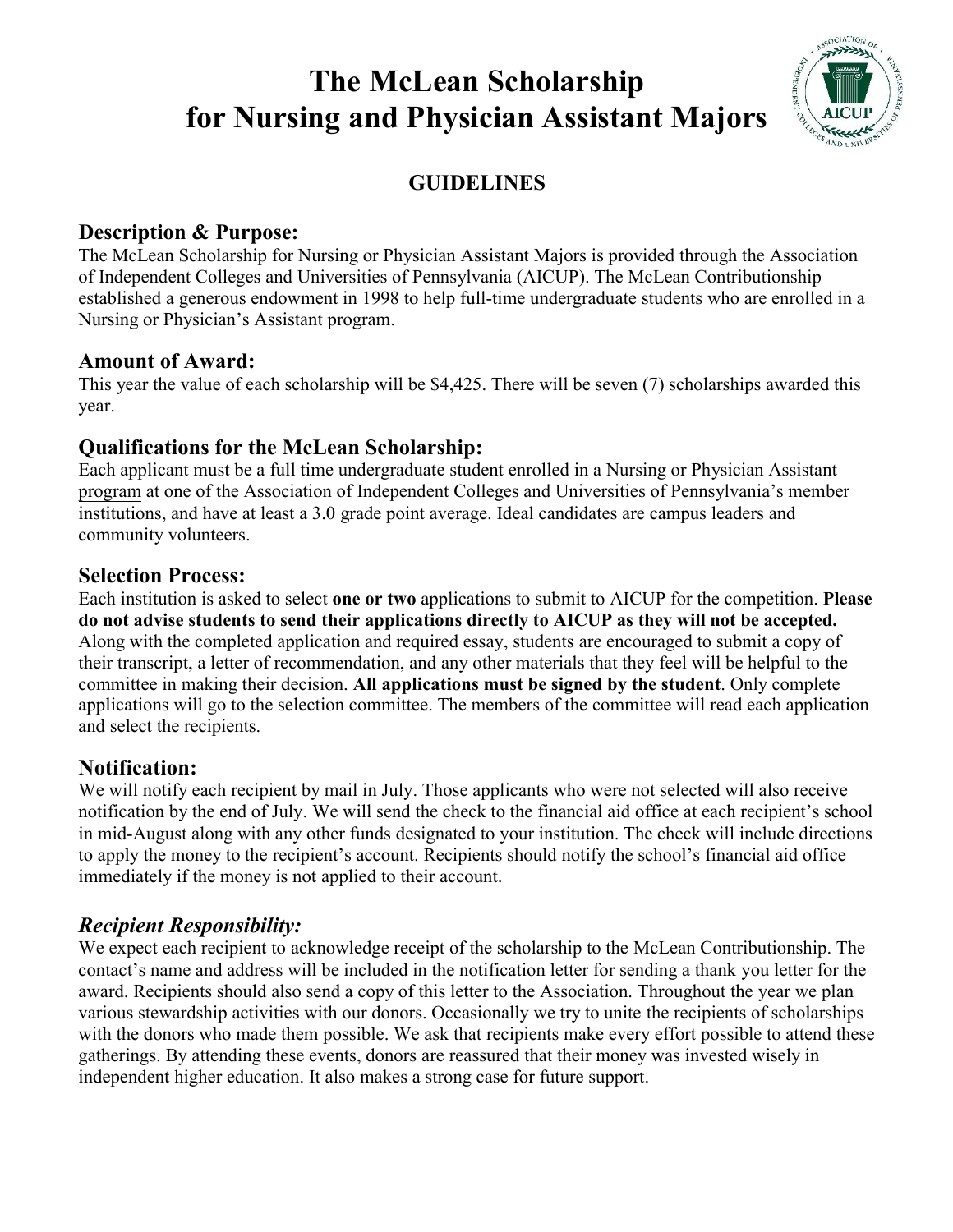# **The McLean Scholarship for Nursing and Physician Assistant Majors Application (Please print or type)**

Application Page 1 of 3 – complete both pages of the application and see essay requirement on page 3.

#### **I. General Information**

| First | M.I. | Last                                                                                                                                                                                                                           |  |
|-------|------|--------------------------------------------------------------------------------------------------------------------------------------------------------------------------------------------------------------------------------|--|
|       |      |                                                                                                                                                                                                                                |  |
|       |      |                                                                                                                                                                                                                                |  |
|       |      | Permanent Address (if different): Note and the set of the set of the set of the set of the set of the set of the set of the set of the set of the set of the set of the set of the set of the set of the set of the set of the |  |
|       |      | City: $\qquad \qquad \text{City:}$ $\qquad \qquad \text{City:}$                                                                                                                                                                |  |
|       |      |                                                                                                                                                                                                                                |  |
|       |      |                                                                                                                                                                                                                                |  |
|       |      | Student Alternative Email Address (optional): __________________________________                                                                                                                                               |  |

\*Student Campus Email Address (or alternative email address, if provided) will be used to notify candidates of their application status. Email addresses will not be used for other purposes.

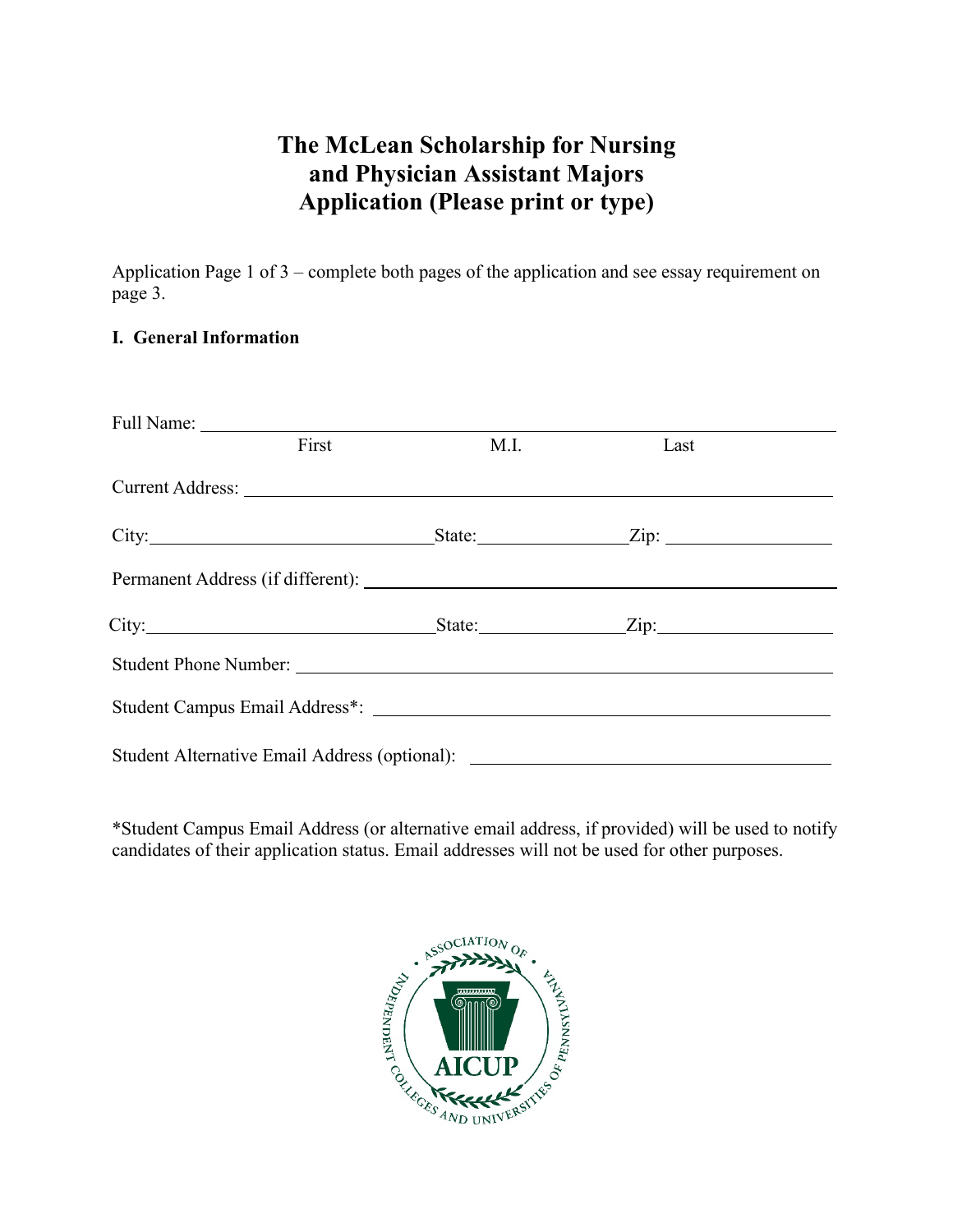## **II. Academic Information**

|                                                                                                                                                                                                                               | Cumulative GPA: GIVA: GIVA: GIVA: GIVA: GIVA: GIVA: GIVA: GIVA: GIVA: GIVA: GIVA: GIVA: GIVA: GIVA: GIVA: GIVA: GIVA: GIVA: GIVA: GIVA: GIVA: GIVA: GIVA: GIVA: GIVA: GIVA: GIVA: GIVA: GIVA: GIVA: GIVA: GIVA: GIVA: GIVA: GI                                                                                                                                                                                                                                               |
|-------------------------------------------------------------------------------------------------------------------------------------------------------------------------------------------------------------------------------|------------------------------------------------------------------------------------------------------------------------------------------------------------------------------------------------------------------------------------------------------------------------------------------------------------------------------------------------------------------------------------------------------------------------------------------------------------------------------|
| Expected Date of Graduation: /                                                                                                                                                                                                |                                                                                                                                                                                                                                                                                                                                                                                                                                                                              |
|                                                                                                                                                                                                                               | <b>Student Release Authorization</b>                                                                                                                                                                                                                                                                                                                                                                                                                                         |
| to its publication.                                                                                                                                                                                                           | I certify that to the best of my knowledge this information is true, complete and accurate. I<br>authorize the release of information to confirm and/or verify this application, and I authorize<br>AICUP to use a quote or sentence from my essay in any AICUP publications (such as a<br>newsletter or donor report), understanding that AICUP will try to notify me of any such use prior                                                                                 |
|                                                                                                                                                                                                                               |                                                                                                                                                                                                                                                                                                                                                                                                                                                                              |
|                                                                                                                                                                                                                               | <b>Financial Aid Authorization of Student Nomination</b>                                                                                                                                                                                                                                                                                                                                                                                                                     |
| Physician Assistant Majors.                                                                                                                                                                                                   | Each institution is asked to select one application to submit to AICUP for the competition.<br>Applications must be sent to AICUP from the Financial Aid Office. Applications sent directly to<br>AICUP from students will be refused. The information below must be completed by the<br>Financial Aid Officer. By completing the information below the Financial Aid Officer is<br>nominating the above student for consideration of the McLean Scholarship for Nursing and |
|                                                                                                                                                                                                                               | Name of Financial Aid Officer (please print): __________________________________                                                                                                                                                                                                                                                                                                                                                                                             |
| Name of College/University:                                                                                                                                                                                                   |                                                                                                                                                                                                                                                                                                                                                                                                                                                                              |
| Phone: Note and the set of the set of the set of the set of the set of the set of the set of the set of the set of the set of the set of the set of the set of the set of the set of the set of the set of the set of the set |                                                                                                                                                                                                                                                                                                                                                                                                                                                                              |
|                                                                                                                                                                                                                               | $\frac{\text{Date:}}{\text{Date:}}$                                                                                                                                                                                                                                                                                                                                                                                                                                          |
|                                                                                                                                                                                                                               | <b>Application Deadline is Friday June 3, 2022</b><br>ATTENTION: Crystal A. Ondrick, Assistant Director of Financial Aid<br>The University of Scranton                                                                                                                                                                                                                                                                                                                       |

*Financial Aid Office, Suite 401 St. Thomas Hall 800 Linden Street Scranton PA 18510 Email: crystal.ondrick@scranton.edu*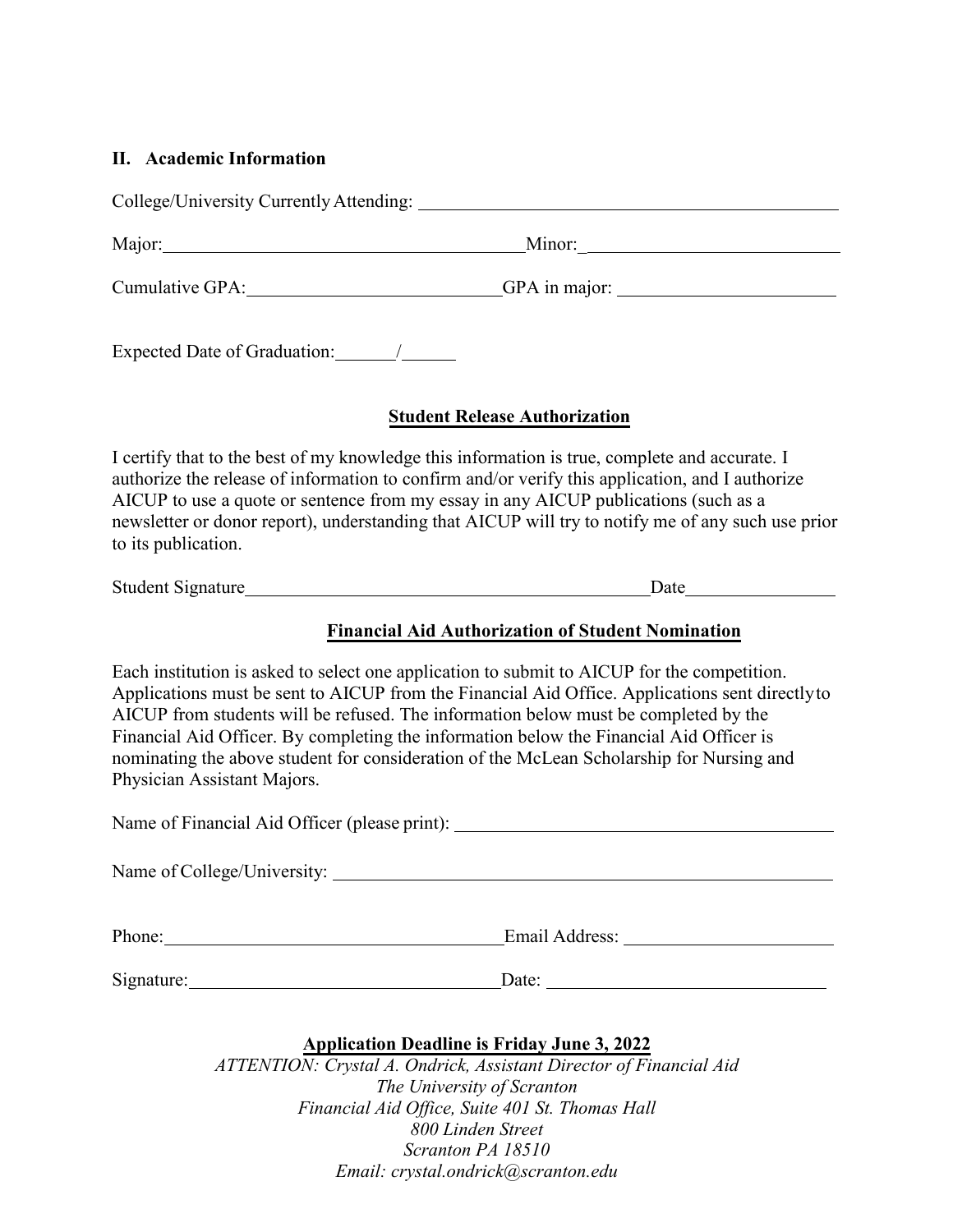# **Essay Requirement**

Please write a brief essay describing your college experience, including the following information in your essay:

- Why did you choose your major?
- What steps are you taking to insure that you succeed in your major?
- What do you plan to do upon graduating and what are your academic/career goals?
- Please describe the primary volunteer/extracurricular activities in which you participate. How do these activities relate to your major, and what leadership roles have you have taken on?

Please read the following guidelines to use when writing your essay. These guidelines were created so that the reading of essays can be done as efficiently as possible and failure to follow these guidelines could mean that you would not be considered for the McLean Scholarship.

Limit essay to two (2) double-spaced pages. You must have 1-inch margins (left, right, top & bottom). Use a font that is easily readable and the font must be set no smaller than 11.

#### *You may also include any additional information that you feel will be helpful in choosing you as a recipient of the McLean Scholarship for Nursing and Physician Assistant Majors (i.e. college transcript, letter of recommendations, etc.).*

#### **Completed applications should be returned to your Financial Aid Office.**

The Financial Aid Officer will then select not more than two applications to submit to AICUP for the competition. If you have any questions about the application, please email Casey Trinkaus at [trinkaus@aicup.org](mailto:trinkaus@aicup.org)

If you would like more information about the Association, you can visit our website at [www.aicup.org](http://www.aicup.org/)

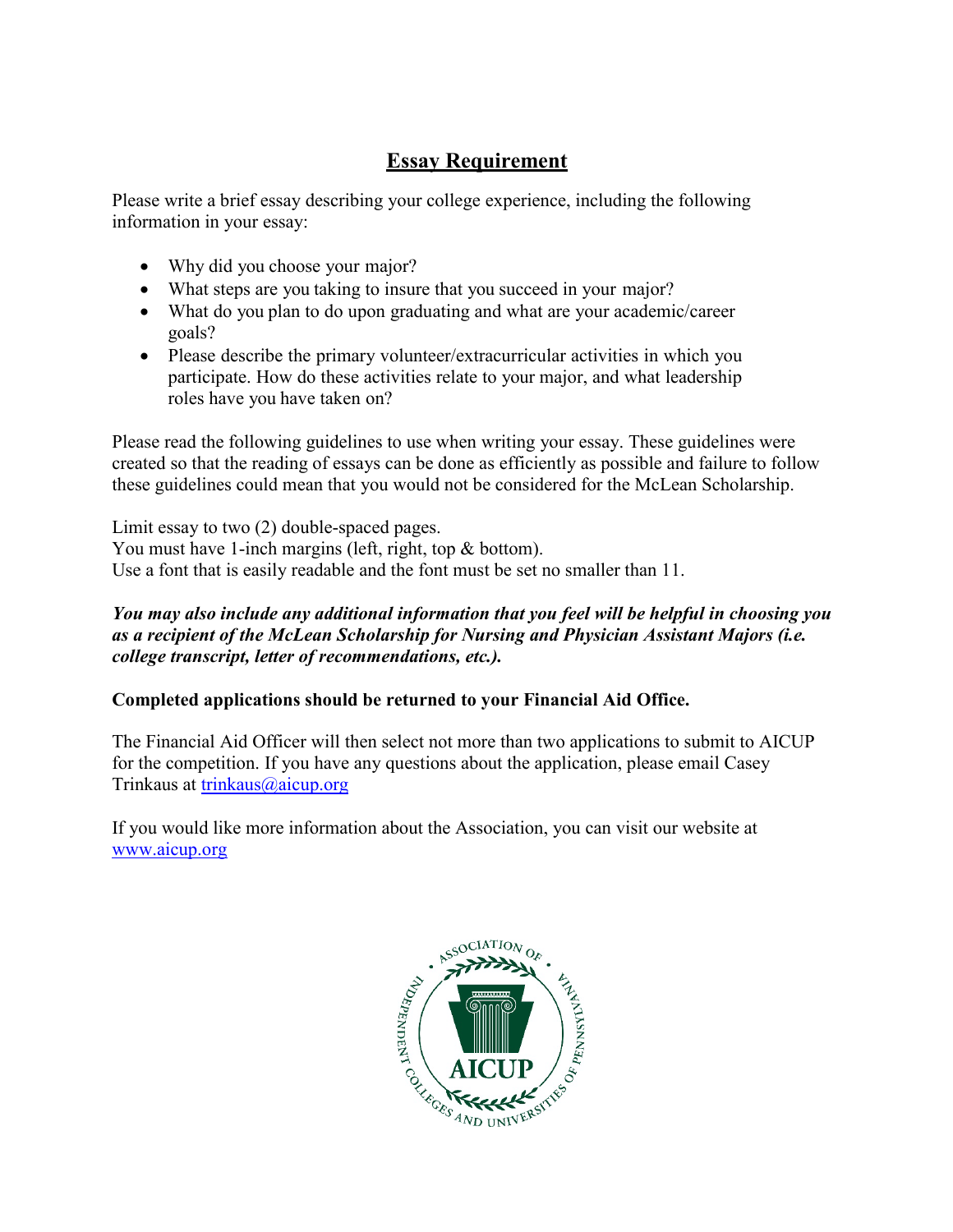# **McLEAN SCHOLARSHIP – FAQ**

- Q. Does the student have to be a US Citizen?
- A. No, the student does not have to be a US Citizen.
- Q. Can the student be a freshman?
- A. Yes, the student can be a freshman. However, the McLean Scholarship recipients must be enrolled as a Nursing or Physician Assistant major. In many cases this criterion cannot be met at the freshman level.
- Q. Can the student be a graduate or first professional student?
- A. No. The student must be an undergraduate student.
- Q. Can the student be a part-time student or registered for only half the year?
- A. No, the student must be enrolled full-time. A student who will only be registered for part of the year (e.g., one semester) is eligible as long as they will be a full-time student for that semester.
- Q. Can the scholarship be held while a student is studying abroad for a semester?
- A. Yes, as long as the student remains registered as a full-time student at the institution concerned.
- Q. When can we expect to receive the scholarship money and to whom on campus is the money sent?
- A. You can expect the money to be forwarded to your Development Office around mid-August.
- Q. Can a previous recipient of the McLean Scholarship apply again?
- A. Yes, as long as the student is listed as a full-time undergraduate student. Special consideration will not be given because the applicant won a previous year.